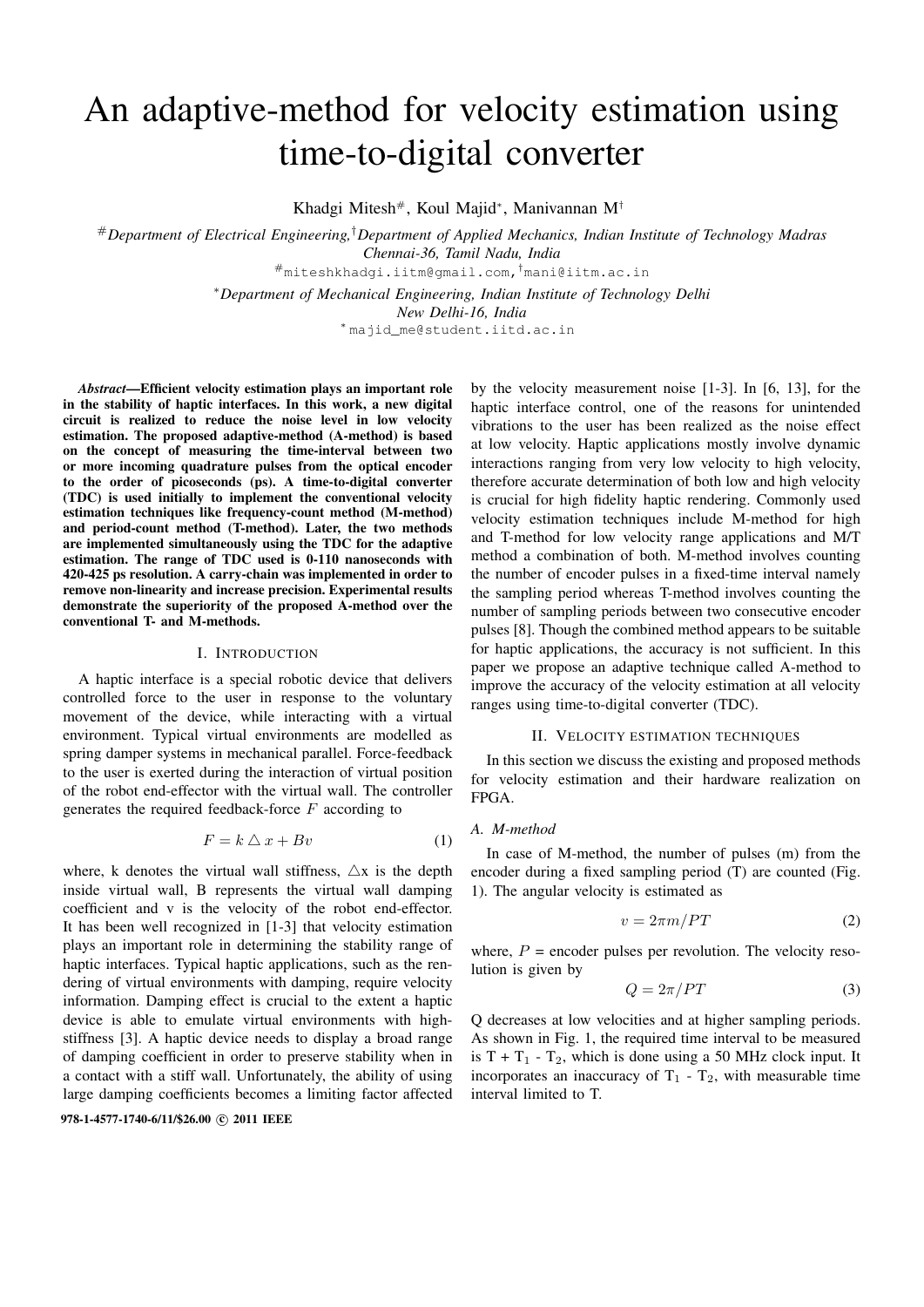A simple finite state machine with four pre-defined binary states for two input signals are used to implement the method with a high frequency clock input for high-precision counter and a low frequency clock input for update rate calculation. High frequency clock divides the time-interval under consideration into many small time-intervals and the low frequency clock samples out the required data after certain fixed amount of time. This forms the reason behind calling M-method also as *fixed-time-interval-method*.



Fig. 1. Start and Stop signals with respect to the next positive edge of clock (M-method)

### *B. T-method*

In case of T-method, the time interval between two consecutive pulses in a fixed-position interval is measured. The angular velocity is estimated as

$$
v = 2\pi / mPT \tag{4}
$$

where,  $m =$  number of sampling periods between two consecutive pulses. T-method is implemented using a counter using clock input with resolution of the order of nanoseconds which is further replaced with a TDC circuit with resolution of the order of picoseconds.

The picoseconds resolution is achieved using a tapped delay-line [8, 11] circuit using 64 D-Flip Flops, 64 full-adders and one 6-bit register, which is further extended to 256 D-Flip Flops and 256 full-adders to increase the range of the time-interval to be measured. 1 D-Flip Flop and 1 full-adder attached together constitutes a delay cell, when connected together in sequence forms a big-chain of 64/256 delay cells. To implement this chain, a specific kind of design embedded in FPGA is used known as *carry-chain*.

A *carry-chain* is an application-specific logic chain used to instantiate a particular connecting path between two points which gives fixed delay every time a signal goes through the path. The range of the fine-resolution time counter used in new T-method is from 0 to 110 ns, as [7, 12] mentioned highaccuracy, wide-speed range, and rapid response as important parameters for velocity estimation. Here, the time-interval under consideration is  $T_1$  or  $T_2$ , since  $T_1$  and  $T_2$  are equal in quadrature pulse due to a constant phase shift of 90◦ between encoder inputs A and B.

#### *C. M/T-method*

In general, the above T- and M-methods are suitable for low and high velocity estimation respectively because of the inherent nature of their estimation. So, for a better dynamic measurement of velocity, M/T method is used. Velocity estimation in M/T-method is done using an M- or T-method enable bit which stores the information about the method to be used at an instant. This bit enables switching of formulations at a particular predefined threshold. M-method takes control if the velocity is above a threshold region otherwise T-method is used for the estimation of velocity.

#### *D. A-method*

The proposed A-method has been introduced to compute the time-interval between the two consecutive quadrature pulses more accurately than the M/T-method. In fact, in the Amethod the concept is not merely switching between M- or T-methods as in M/T-method at a predefined threshold rather both formulations are used simultaneously at each instant. Although the A-method is a combination of M- and T-method it differs from M/T-method with respect to the fine-count resolution required for T-method in the order of picoseconds as shown in Fig. 4.

## III. HARDWARE IMPLEMENTATION FOR TDC

The circuit implemented for TDC consists of a sequence of a full-adder and a D-Flip Flop together (1-delay cell) used to implement a carry-chain. *START* and *STOP* are the two input signals generated from the sequence of encoder pulses. In practice, the time-interval between two consecutive encoder quadrature pulses change according to the velocity. For low velocity, the pulse-width becomes larger than the pulse-width at high-velocity. Fig. 1, 2 shows the quadrature output *Q* created by using the encoder pulses A and B which is simply a XOR logic of A and B input signal denoted as

$$
Q = A(XOR)B = \bar{A}B + A\bar{B}
$$
 (5)



Fig. 2. Quadrature output signal created for TDC input A and B

In Fig. 3, *IN* signal is provided as an in-built logic '0'. *START* is connected directly to a full-adder and *STOP* is connected as a clock input to all the D-Flip Flops for sampling the output at every positive-edge of the *STOP* signal. The main aim of using full-adder as a buffer is to use the delay-chain for the signal propagation as *high* or *low* which can be used in the velocity estimation methods discussed in the following section.

In *A-method*, for low velocity range with quadrature output pulse-width much wider than for high-velocity range with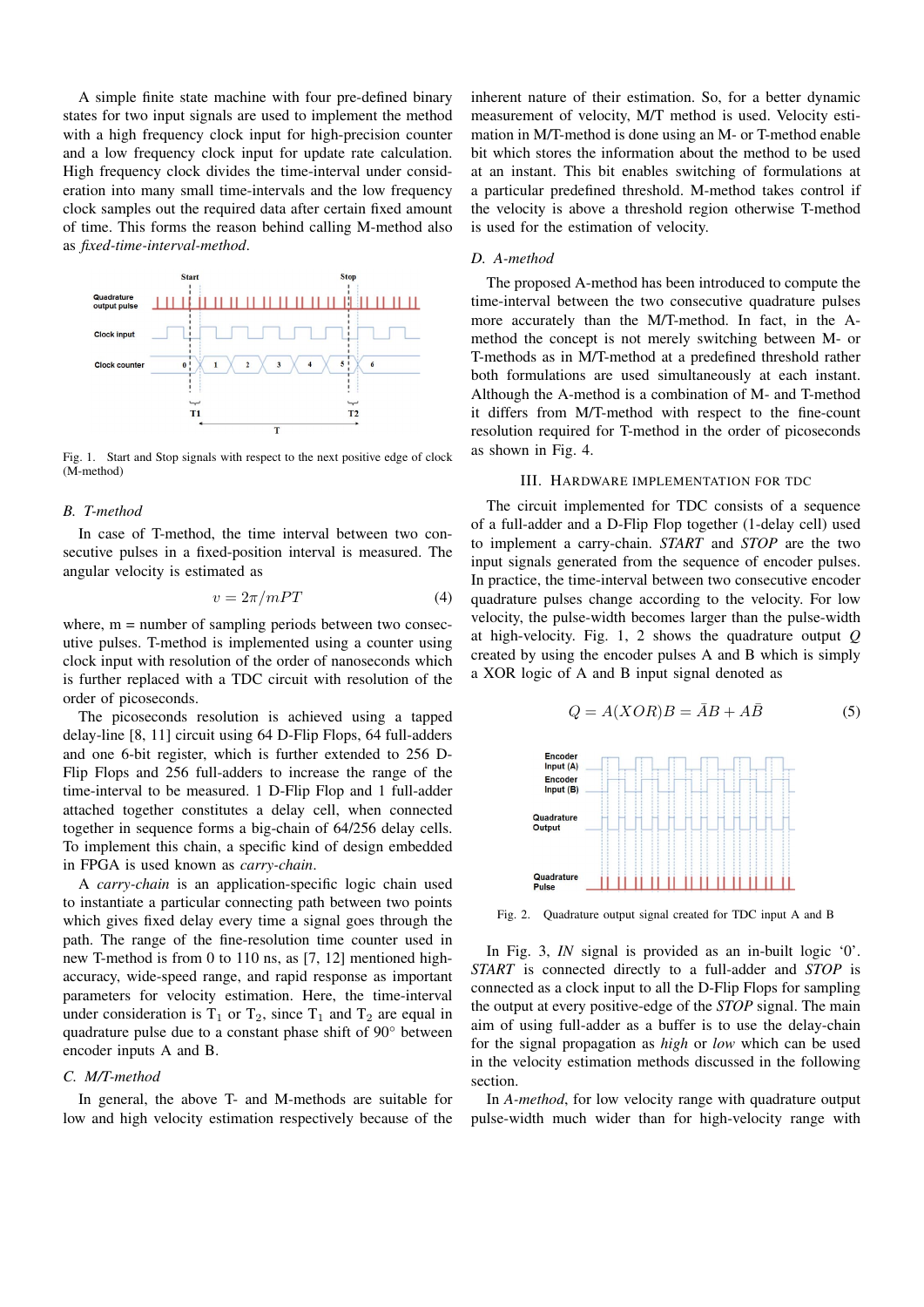

Fig. 3. Circuit design of Time-to-Digital converter

smaller quadrature output pulse-width,  $T_1$  time-interval is measured by initiating higher resolution T-method till the next positive-edge of the clock followed by starting the clock counter till the next positive-edge of *STOP* signal. The value of  $T_1$ , (t -  $T_2$ ) and  $T_2$  is stored in different registers and using (6), the required time-interval between *START* and *STOP* signals is calculated.



Fig. 4. A-method timing diagram

$$
T = t + T_1 R_1 - T_2 R_2 \tag{6}
$$

where,  $R_1$  = first T-method resolution,  $R_2$  = second Tmethod resolution,  $T_1$  = start signal to next clock positive edge,  $T_2$  = stop signal to next clock positive edge, T = time interval between start and stop signal,  $t =$  reference time interval.

## IV. EXPERIMENTAL RESULTS

Experiments for velocity estimation using M-, T-, M/Tand the proposed A-method were implemented on Altera Cyclone II FPGA with position input from a 1-DOF haptic device containing a 1000 cpr (counts per revolution) optical encoder. The block diagram and the experimental setup are shown in Fig. 5 and 6 respectively. The instantaneous velocity graphs were obtained using NI-DAQ(National Instruments Data-Acquisition) system. Figure 7 shows the instantaneous velocity estimation signal using M-method at 1 ms and 0.1 ms update rate using a sampling period of 20 ns (50 MHz onboard clock). M-method gives better results at 1 ms with noisefree velocity signal (i.e., unwanted oscillations in the velocity estimation curve) while at 0.1 ms the noisy behaviour in



Fig. 5. Block diagram of the experimental setup



Fig. 6. Experimental Setup

velocity estimation is aggravated. Results using T-method are shown in Fig. 8. T-method is suitable for lower update rate of the order of milliseconds (ms). For update rates below 0.1 ms, the velocity signal showed oscillations / spikes when compared to the update rate of around 5-20 ms which produced good results. Experimental results using M/T-method are shown in Fig. 9, where switching between M-method and T-method occurs depending on the number of pulse counts called as threshold value (50, in our experiment). At the instant, Tmethod reaches the number of counts above 50, control is taken over by the M-method. In Fig. 9, the encircled part with red color indicates the time-interval into consideration where switching from T-method to M-method takes place at positions indicated by the black-colored circles. Overall the switching happens 3 times in the velocity graph. The readings are taken at 1 ms update rate. The first graph in Fig. 9 shows the velocity magnitude using M/T-method and the second graph shows the velocity magnitude when M-method is active. The third graph shows the magnified portion of the first graph for low velocities using T-method, which is slightly visible in the first graph as dark small lines on the X-axis. A simple if-else condition was used for switching between the M-method and T-method. Experimental results for the proposed A-method velocity estimation signal are shown in Fig. 10. A-method was found to be suitable for both low and high update rates. When the update rate is increased, similar to the T-method with nanoseconds accuracy, A-method produces oscillations